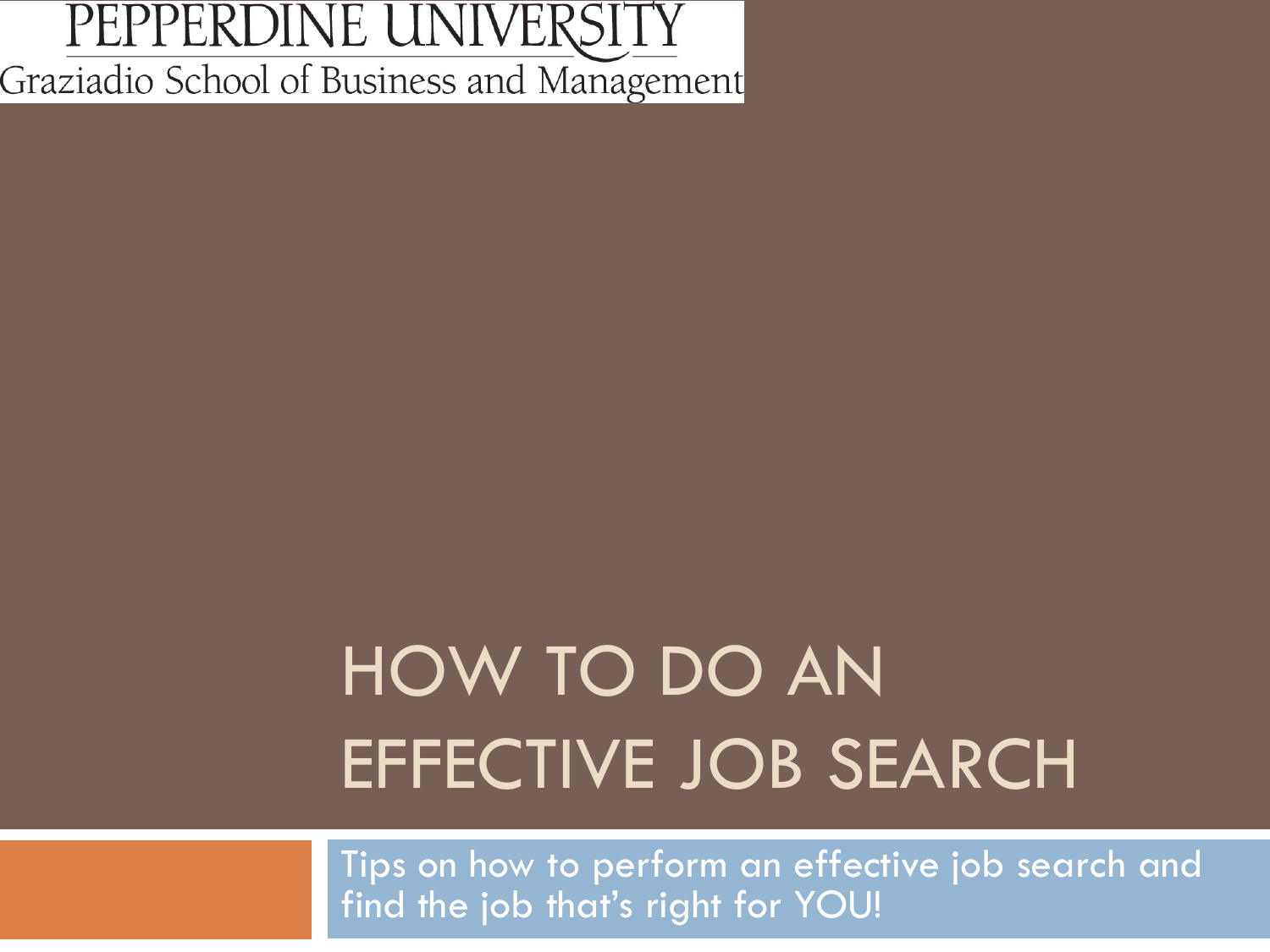

 $\Box$  Tips to identify the right job for you

- $\Box$  Tips on the job search itself
	- **E** Effective use of LinkedIn
	- **E** Industry Specific Websites & Resources
- $\Box$  Tips for an effective cover letter
- □ Additional networking tips
	- **E** Appropriate follow-up
	- **Requesting informational interviews**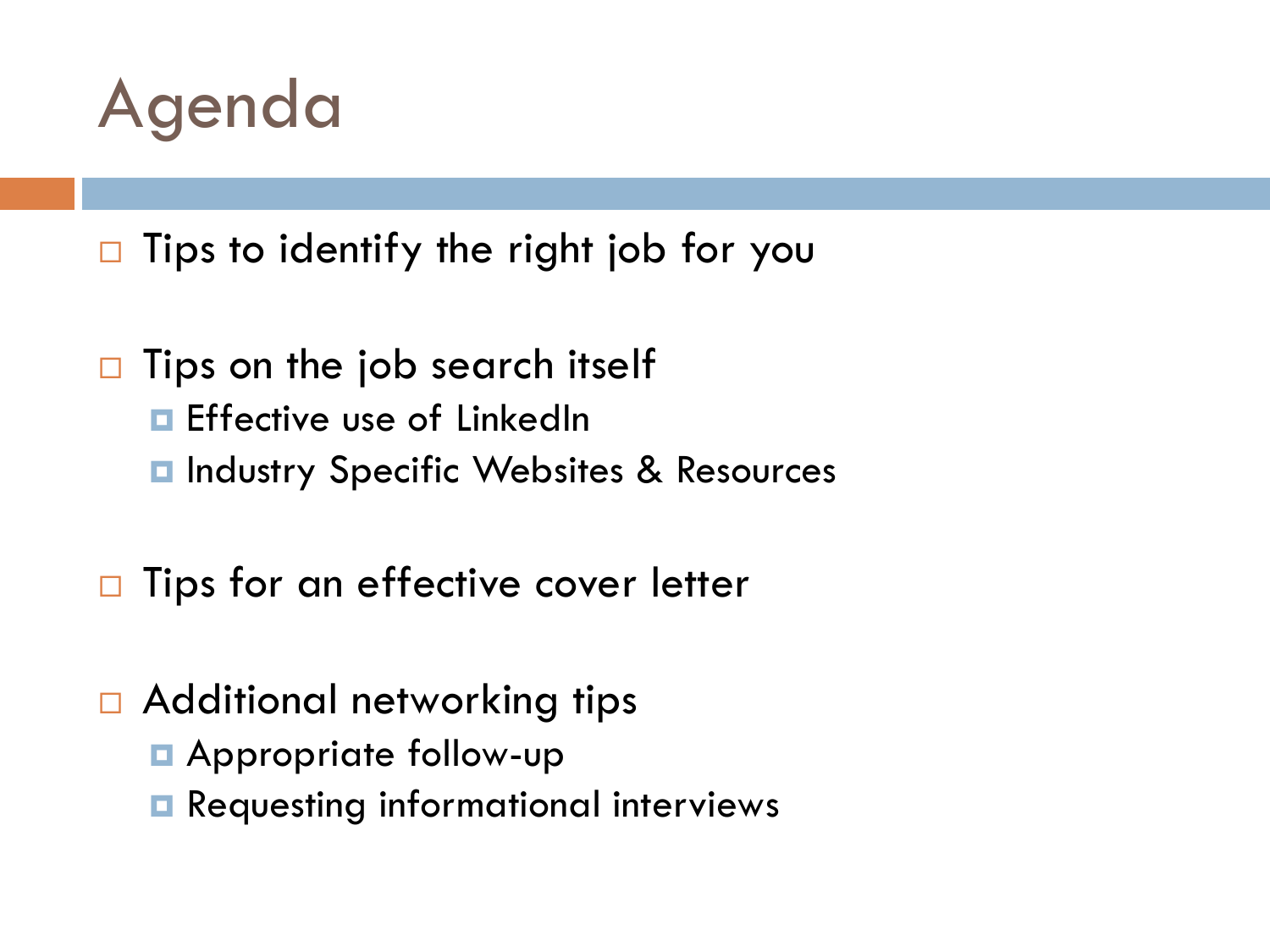# Identifying your Ideal Job

**□** Research salary and job market outlook

 $\Box$  Identify and list target companies

- Do they hire for your desired position(s)?
- **□** Do you have Personal or Alumni connections with those companies?

 Consider taking a career assessment if unsure or open to new opportunities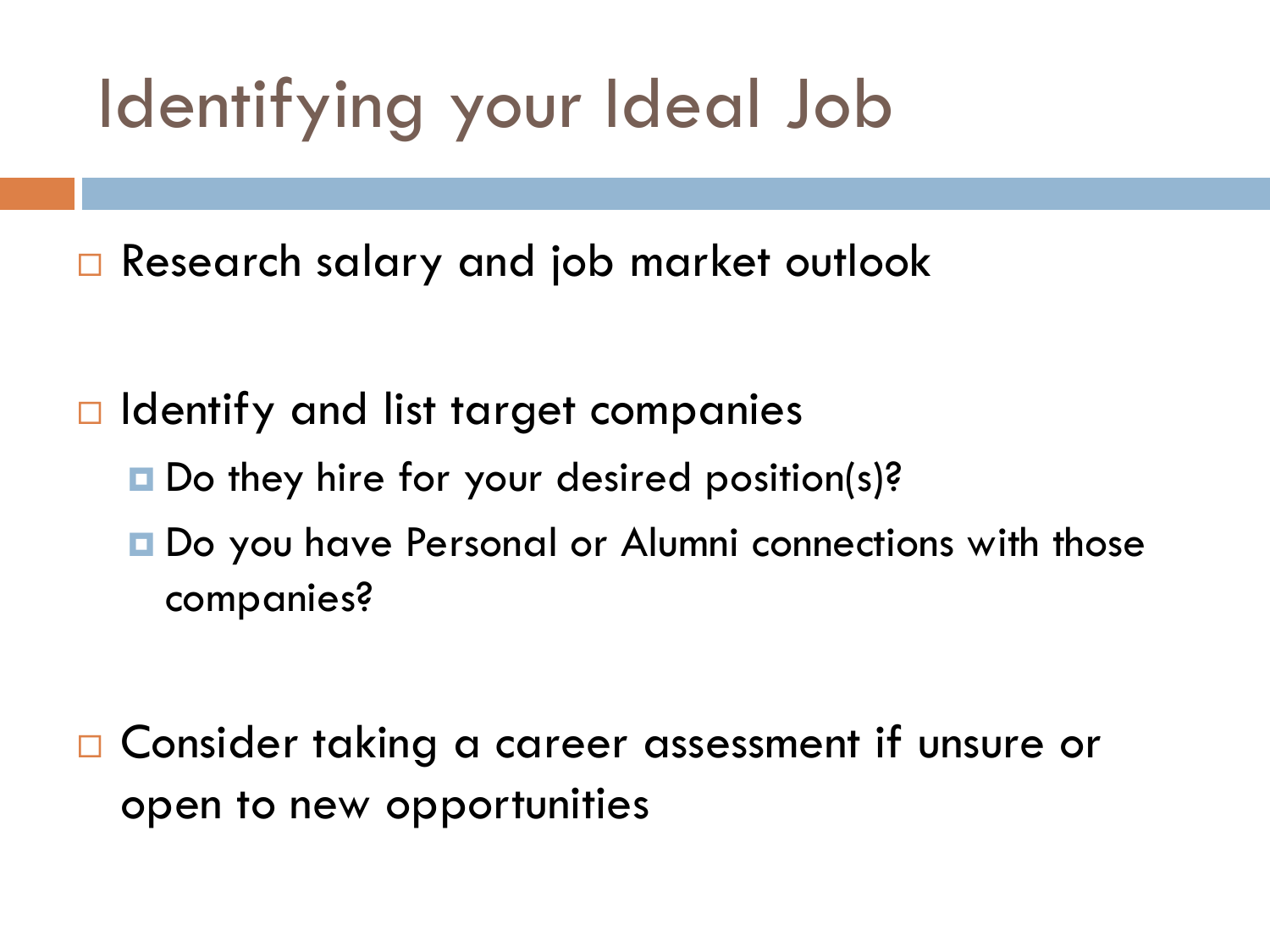### **CareerLeader**

#### **contact CMC for access**

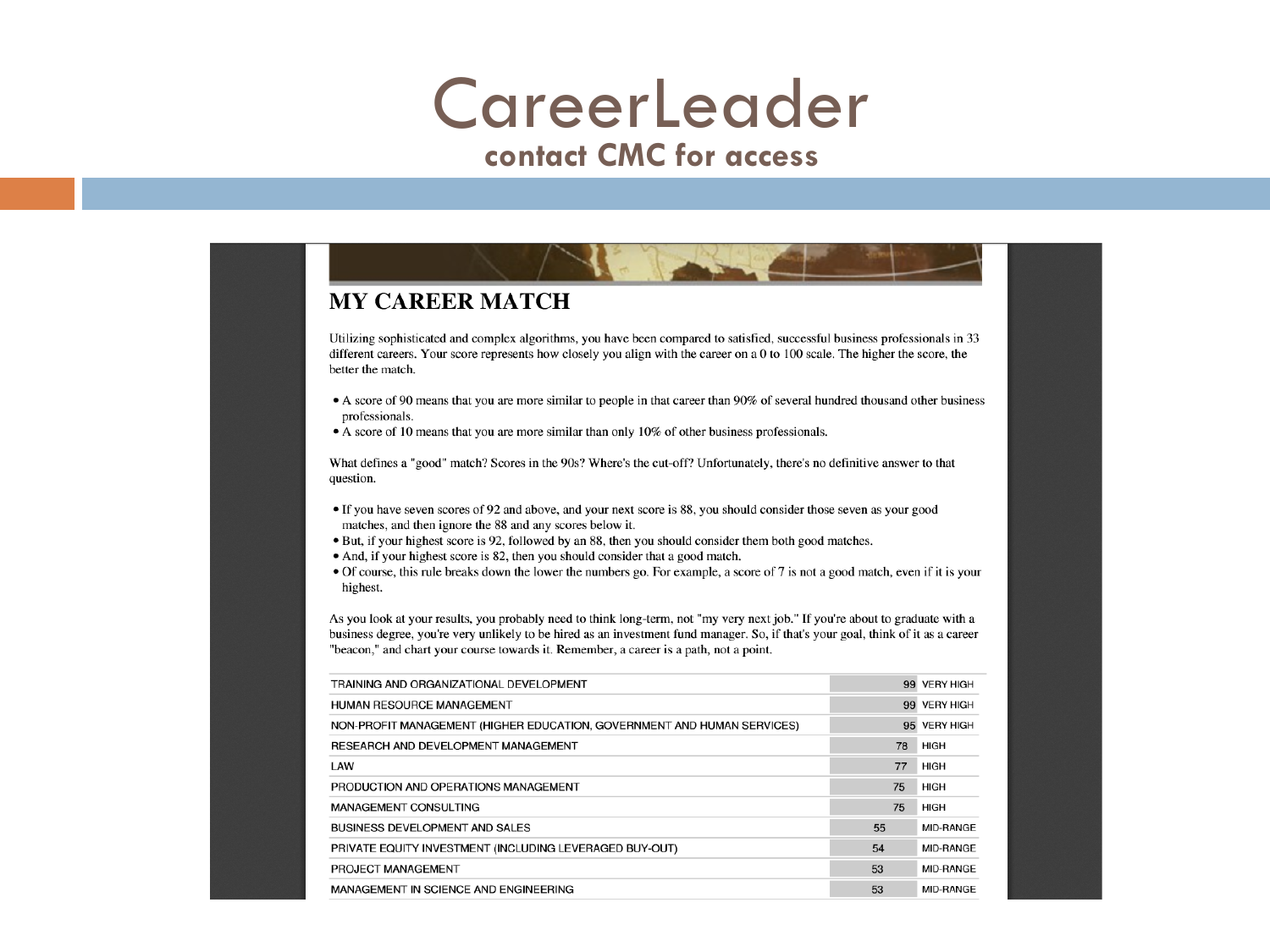## Hires by the Numbers



*Source: Jobvite*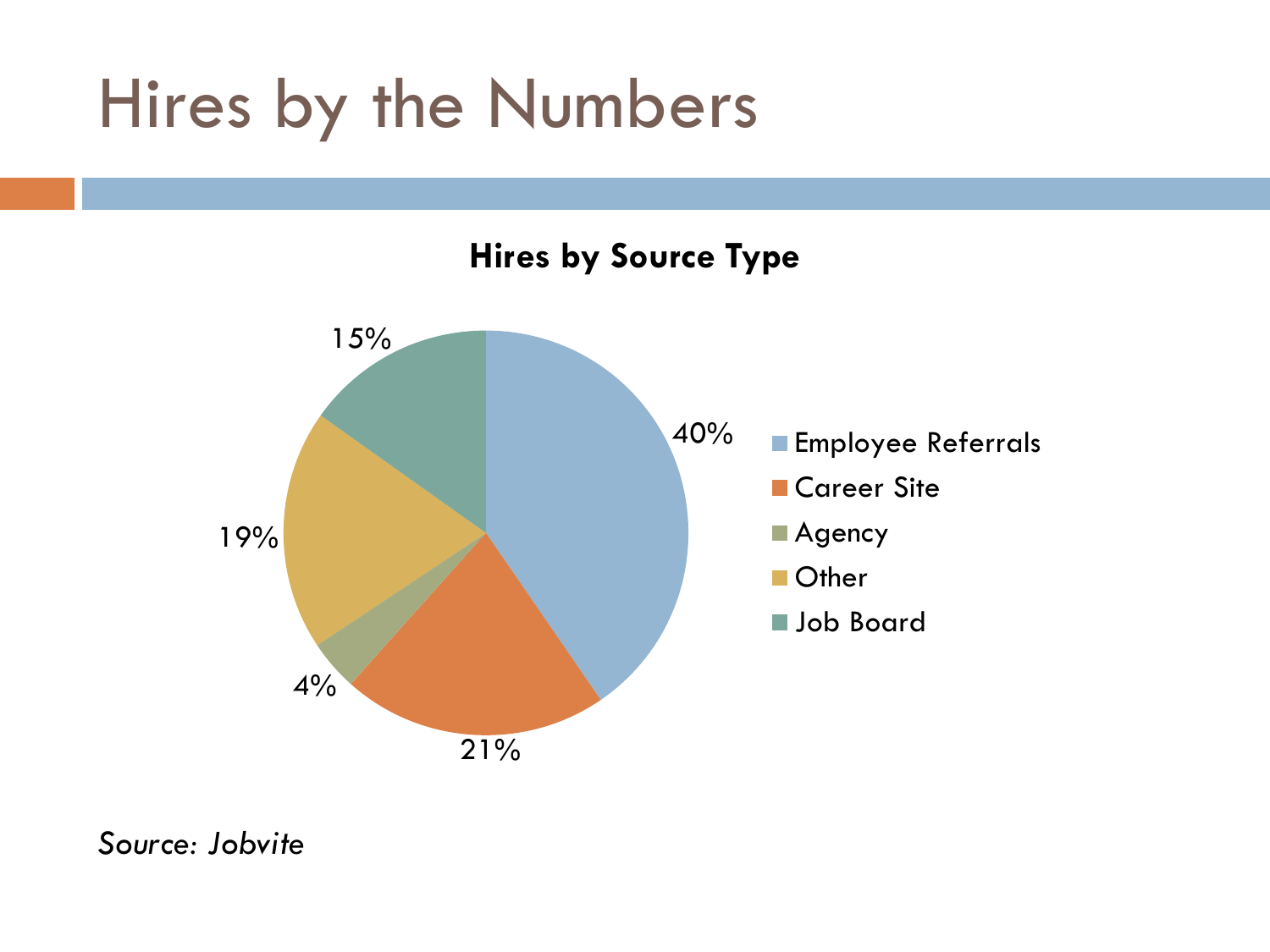### Pepperdine Career Portal

https://bschool.pepperdine.edu/career-portal

### □ Utilize your Pepperdine resource

### □ Search throughout the week

| PEPPERDINE UNIVERSITY<br>Graziadio School of Business and Management<br><b>Career Portal</b> |                                           |                                                                          |                         |                         |                 |                | <b>Fully Employed/Part Time MBA Programs</b> |                    |                     |                       |
|----------------------------------------------------------------------------------------------|-------------------------------------------|--------------------------------------------------------------------------|-------------------------|-------------------------|-----------------|----------------|----------------------------------------------|--------------------|---------------------|-----------------------|
| <b>My Profile</b><br>Job Search                                                              |                                           |                                                                          | <b>CMC Events</b>       | <b>Company Research</b> |                 |                |                                              |                    |                     |                       |
| <b>JOB SEARCH</b><br>$1 \t2 \t3 \t \t6 \t7 \t m$                                             |                                           |                                                                          |                         |                         |                 |                |                                              |                    |                     |                       |
| $\mathbf{v}$                                                                                 | All (175)                                 | $My$ Job Cart $(0)$                                                      | <b>Applications (0)</b> |                         |                 |                |                                              |                    | Show »              | Next Actions<br>$\gg$ |
| View Selected Criteria                                                                       | Company Name, Job Name or Descr<br>Search |                                                                          |                         | <b>Advanced Search</b>  |                 |                |                                              | <b>Save Search</b> | <b>Clear Search</b> |                       |
|                                                                                              |                                           | <b>Company/Job Title</b>                                                 |                         |                         | Search<br>Firm? | <b>Postedv</b> | <b>Applied</b>                               | <b>OCR</b>         | <b>My Job Cart</b>  | <b>Reviewed</b>       |
|                                                                                              | Œ                                         | <b>Hay Group</b><br><b>Inside Regional Sales Represenatives</b>          |                         |                         | <b>No</b>       | 10/21/2014     |                                              | <b>No</b>          |                     | m                     |
|                                                                                              | $\Box$                                    | Ocean Spray<br>Associate Marketing Manager                               |                         |                         | No.             | 10/20/2014     |                                              | <b>No</b>          |                     | п                     |
|                                                                                              | П                                         | Los Angeles County Museum of Art<br><b>Director of Marketing</b>         |                         |                         | <b>No</b>       | 10/20/2014     |                                              | <b>No</b>          |                     | П                     |
|                                                                                              |                                           | Joseph Katz<br>Fashion- Public Relations and Marketing                   |                         |                         | No.             | 10/19/2014     |                                              | <b>No</b>          |                     | п                     |
|                                                                                              | Œ                                         | Gallup<br><b>Business Development Consultant</b>                         |                         |                         | <b>No</b>       | 10/17/2014     |                                              | <b>No</b>          |                     | П                     |
|                                                                                              | $\Box$                                    | <b>Cognex Corporation</b><br>Product Marketing Manager, Life Science OEM |                         |                         | No.             | 10/17/2014     |                                              | <b>No</b>          |                     | $\Box$                |
|                                                                                              | П                                         | T-Mobile<br>Sr. Product Manager, Device Lifecycle Programs               |                         |                         | No.             | 10/16/2014     |                                              | No                 |                     | П                     |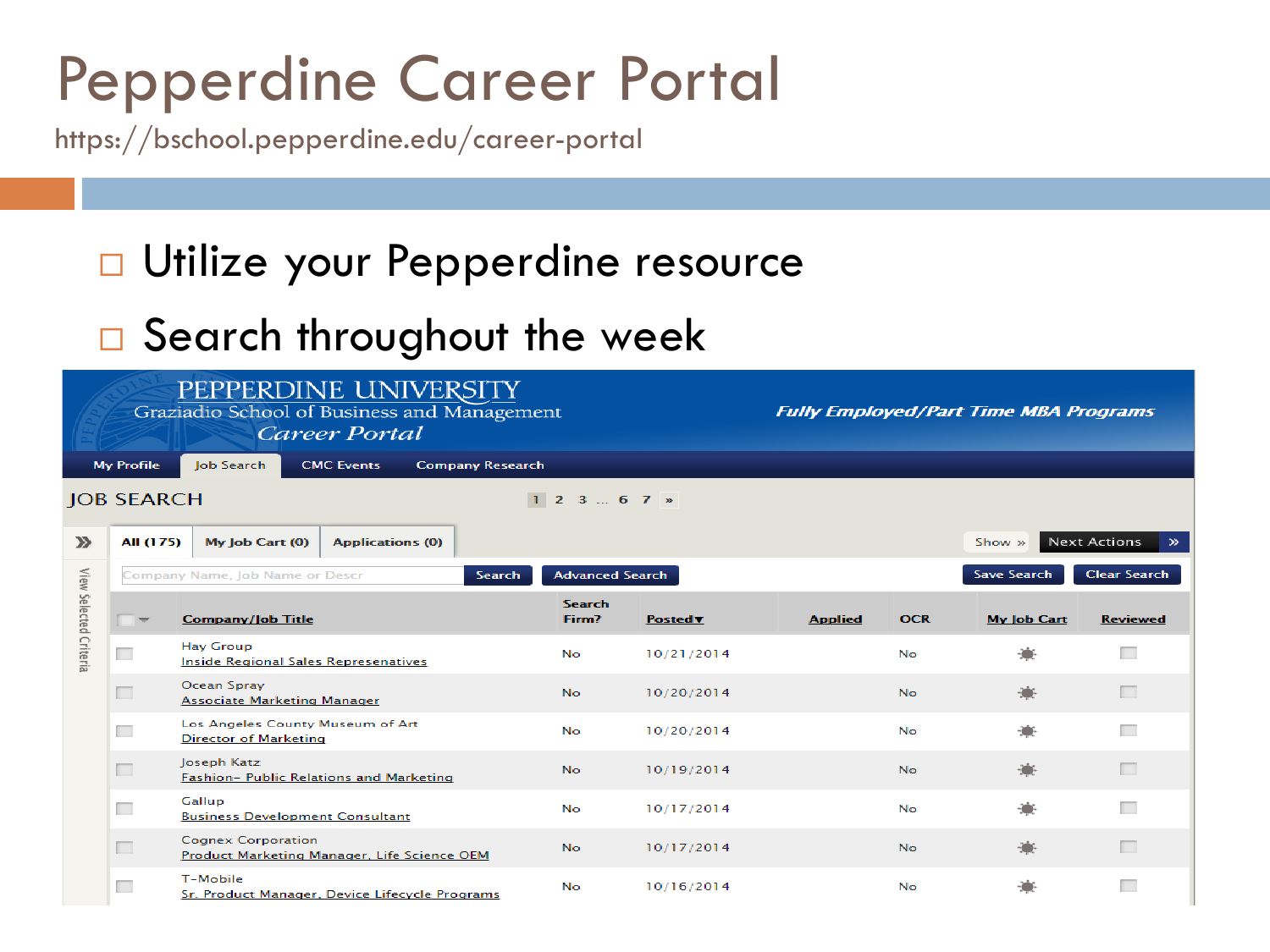# Effectively Navigating LinkedIn

- Using LinkedIn to your advantage
- Navigating job postings & filters
- □ Navigating jobs in your network
- □ Connection referrals/introductions
- Daily alert emails
- News feed



to using LinkedIn in Your Job Search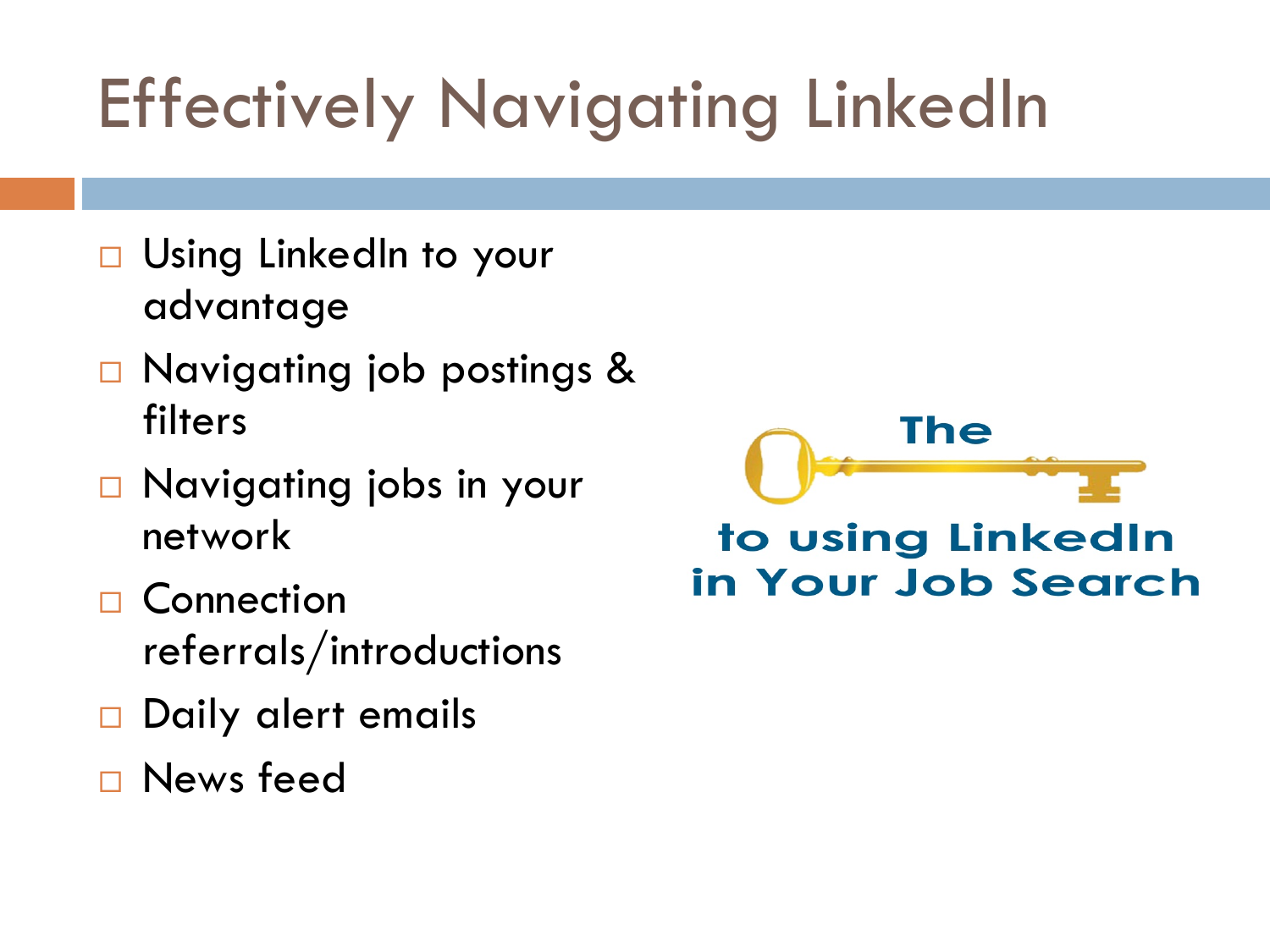# Industry Specific Sites

#### Finance

[http://www.efinancialcareers.com](http://www.efinancialcareers.com/) <http://www.growinfinance.com/>

#### **Marketing**

<http://www.marketingjobs.com/> <http://www.emarketingsilo.com/>

#### **Entertainment**

[www.entertainmentcareers.net](http://www.entertainmentcareers.net/) [www.greenlightjobs.com](http://www.greenlightjobs.com/)

#### **Education**

[www.hirgheredjobs.com](http://www.hirgheredjobs.com/) [www.cccregistry.org](http://www.cccregistry.org/)

### **Technology**

[www.dice.com](http://www.dice.com/) [www.techcareers.com](http://www.techcareers.com/)

#### Internships

[http://mymbainternship.jobamatic.com](http://mymbainternship.jobamatic.com/) [www.internmatch.com](http://www.internmatch.com/)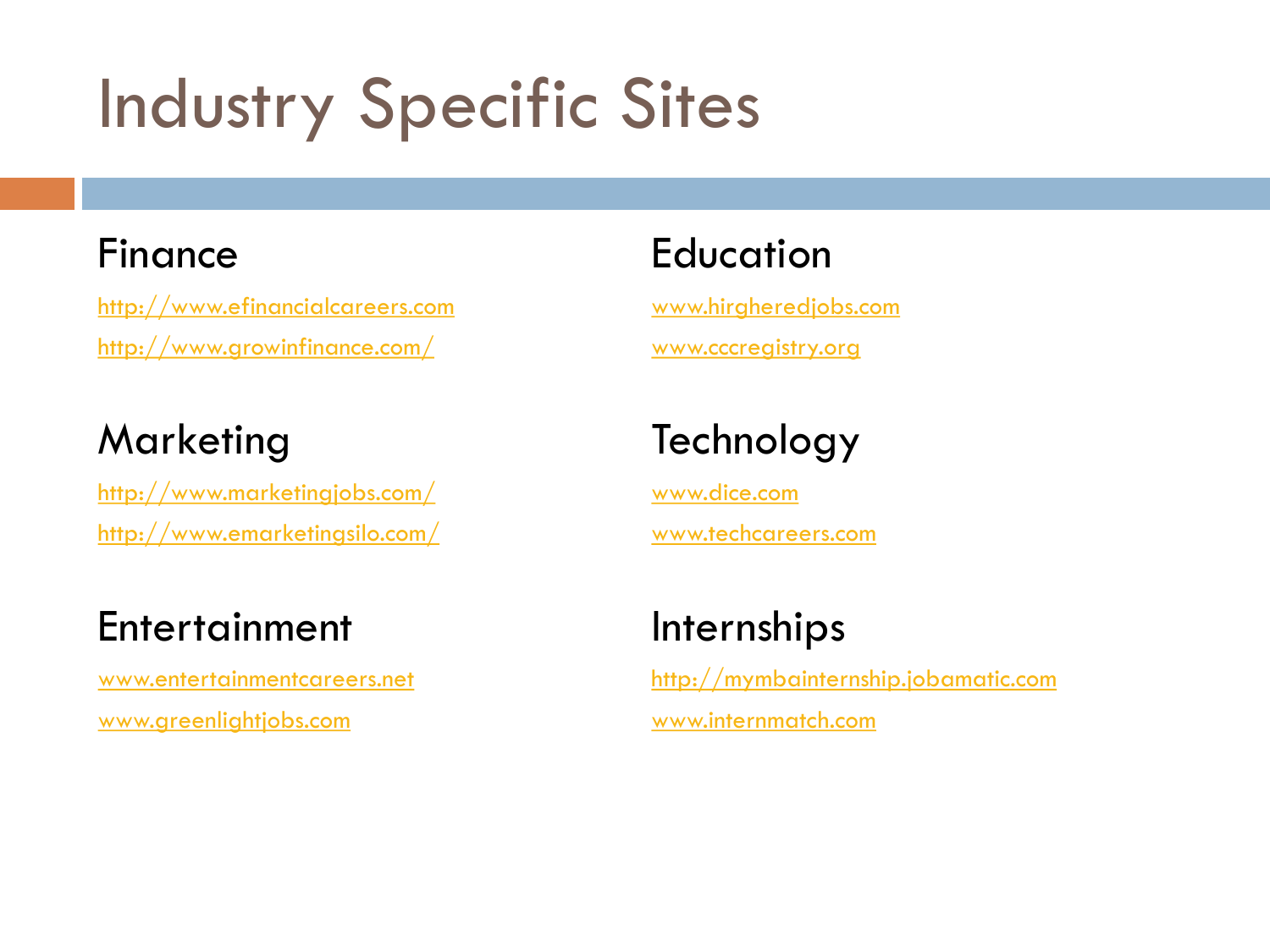# I Need a Job NOW!

- [www.roberthalf.com](http://www.roberthalf.com/)
- [www.adecco.com](http://www.adecco.com/)
- □ [www.appleone.com](http://www.appleone.com/)
- □ [www.thingamajob.com](http://www.thingamajob.com/)
- □ [www.kellyservices.com](http://www.kellyservices.com/)
- □ [www.manpower.com](http://www.manpower.com/)
- [www.ledgent.com](http://www.ledgent.com/)
- [www.remx.com](http://us.randstad.com/)
- □ [www.craigslist.com](http://www.craigslist.com/)

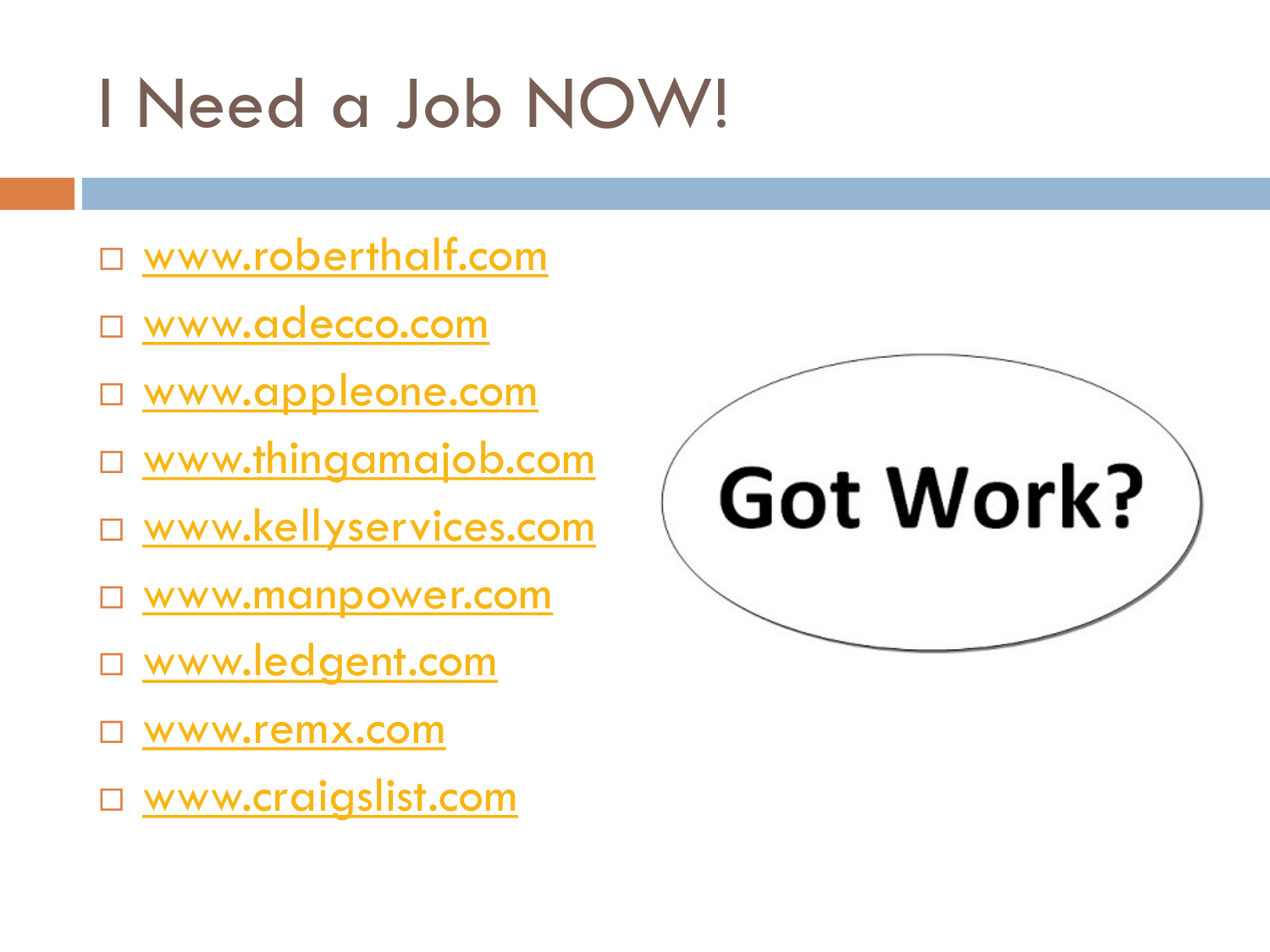### Effective Cover Letter for Job Search

- □ Customize to every position you apply for
- □ Avoid starting with "My name is <u>wea</u>, and I am applying for the position as \_\_\_\_\_\_".
- $\Box$  Show initiative by identifying the appropriate contact whenever possible
- □ An opportunity to address issues your resume doesn't explain
- □ Don't just provide an overall summary of your background
- $\Box$  It's ok to highlight or bullet point the vital information
- $\Box$  Don't be afraid to follow-up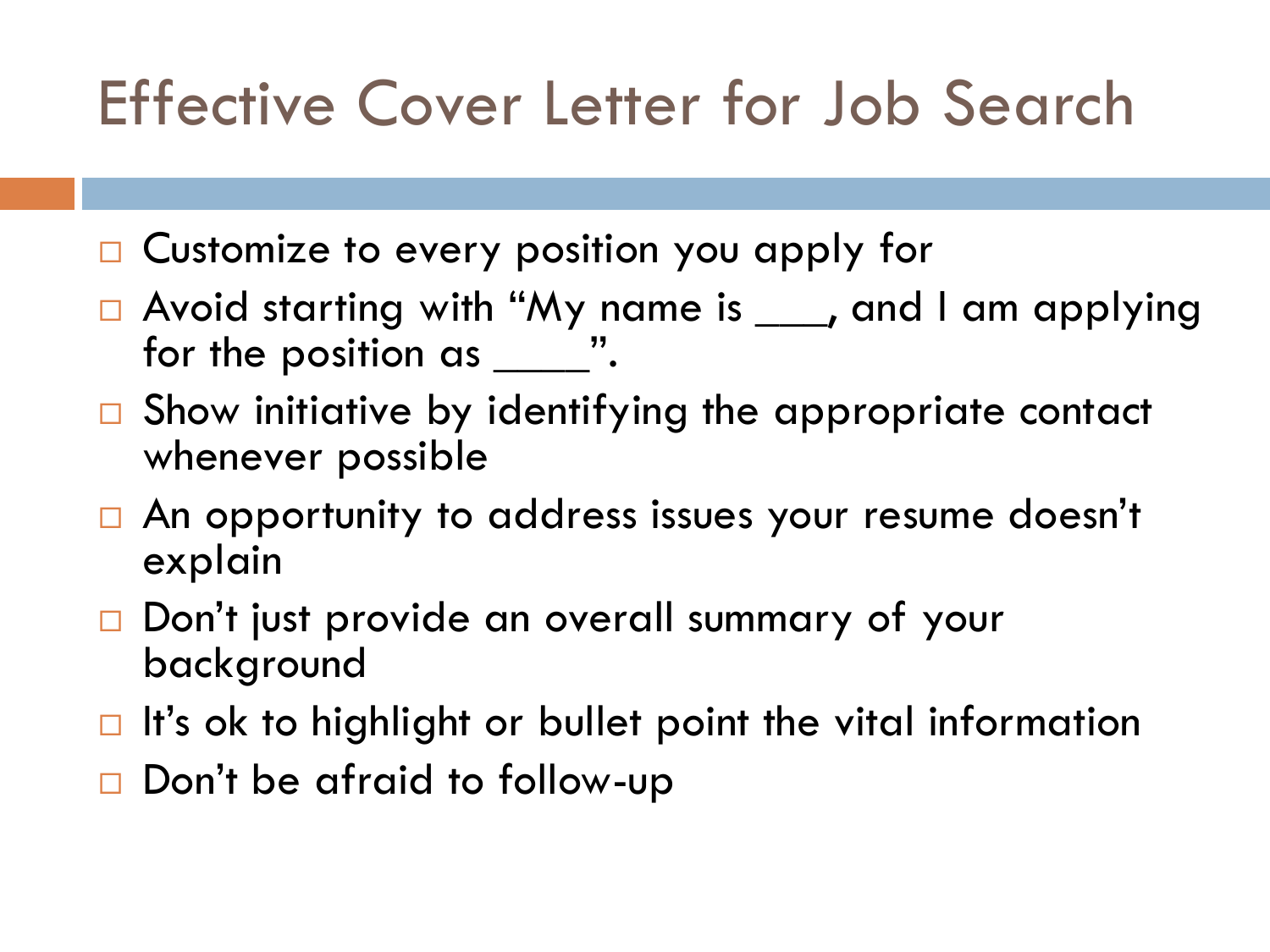### Cover Letter Sample

#### **JOHN DOE**

1234 Main Street, Malibu CA 90263 yourname@pepperdine.edu Phone: (555) 000-0000 / Cell: (555) 111-1111

Date Contact's Name Contact's Title /Department Company name **Address** City, State Zip

Dear Ms. Contact,

After my extensive research on various industries, I have become very interested in the opportunities consulting has to offer. I am currently finishing an internship at KPMG Consulting AG in Mannheim, Germany, as part of the requirements for my MBA degree which I will earn from Pepperdine University's Graziadio School this coming spring.

As you will note on my resume, I have qualifications which encompass leadership and project management roles in marketing and technology. This experience, coupled with my MBA concentration in the area of Finance, has enabled me to develop strong analytical and problem solving skills. The following is a summary of some of the strengths and capabilities I can bring to your company as a Consultant:

- $\bullet$ Problem solve effectively and creatively with professionals of all levels.
- Well organized and highly developed research, financial modeling and data analysis abilities.
- Expertise in strategic business solution planning.  $\bullet$
- Proven record of results in a variety of business environments included demonstrated  $\bullet$ leadership of a team of 8 staff members.

I would appreciate the opportunity to discuss how I would add immediate value to your organization as a leader, a problem solver and contributing team member. I will contact you soon to follow-up.

Thank you for your consideration.

Sincerely,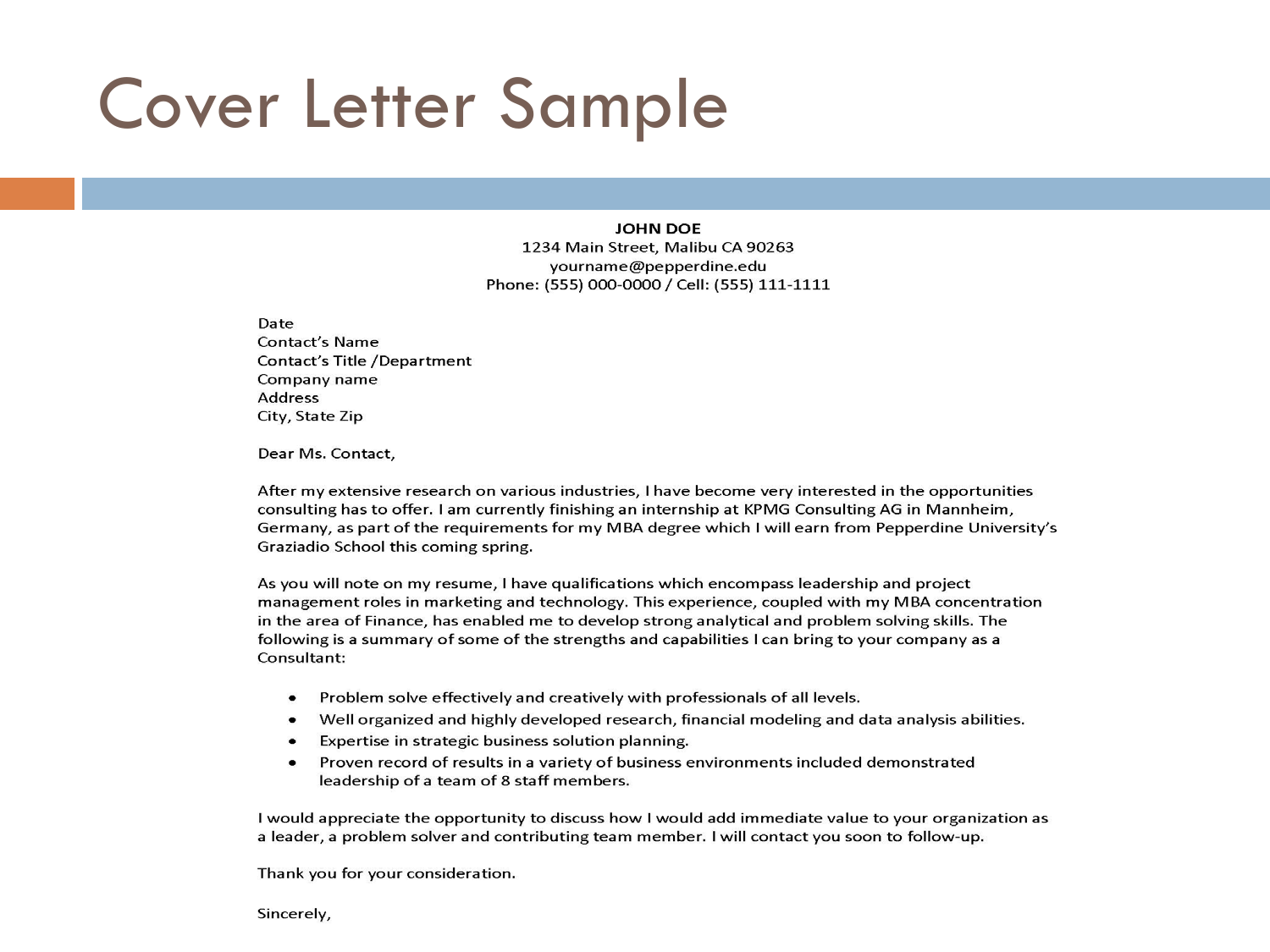### Utilize Your Network

□ Additional Networking Tips

**E** Follow-up after submitting applications

**□ Get involved with Alumni groups** 

**n** Informational interview requests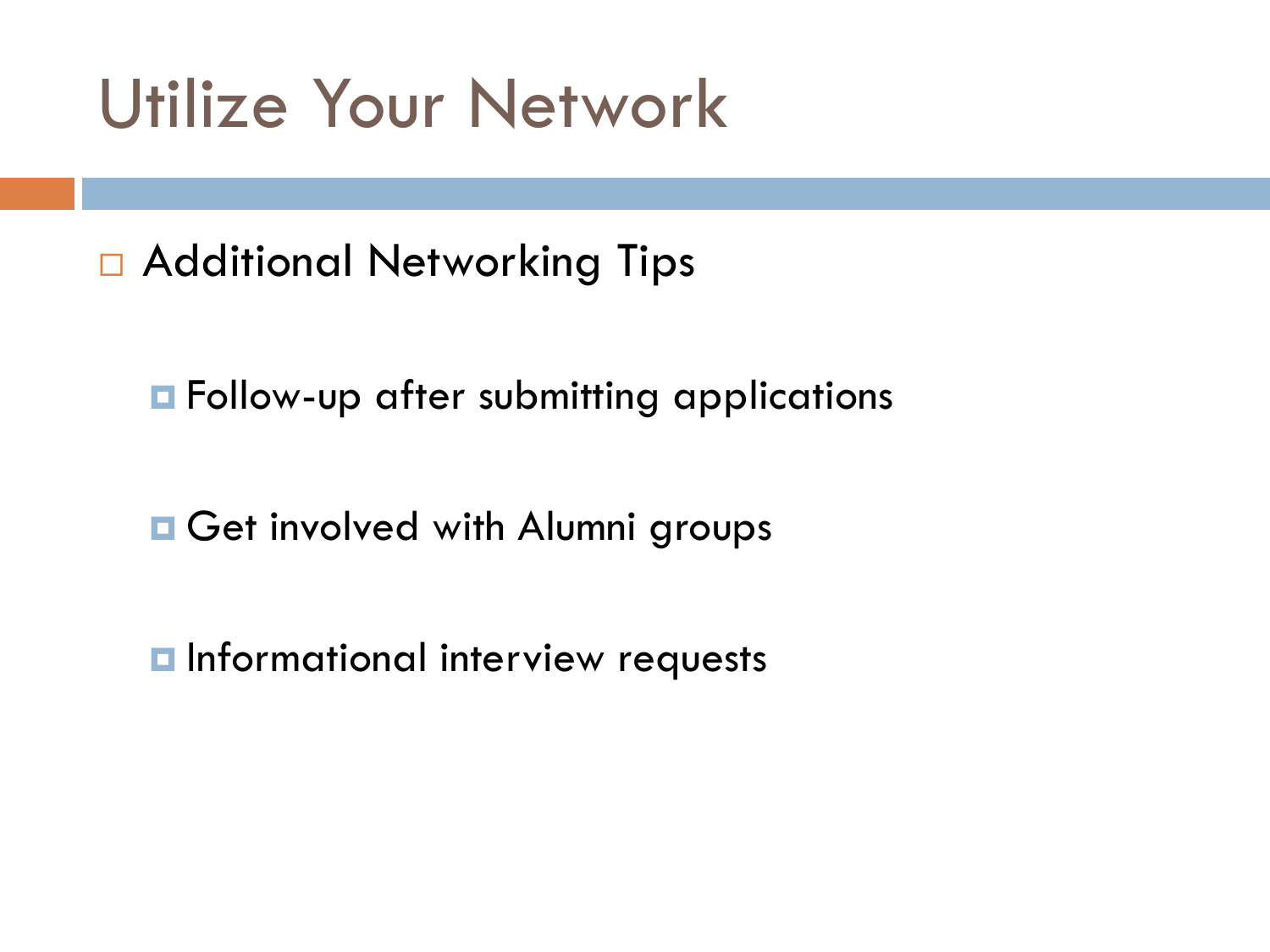## Sample Email

SUBJECT: Pepperdine student seeking your advice

Dear Ms. Doe:

I'm a Pepperdine MBA student expecting to graduate in 2015, and I found your contact information in the Alumni database. Would you be open to setting up a 20 minute call so I can learn more about your experience with [Company Name]? I'm interested in gaining as much knowledge as possible about marketing careers and your insights would be very helpful.

I realize that you may be very busy so if we are unable to connect by email I'll try to call you next week if that's more convenient.

I look forward to speaking with you in the next few weeks, as your schedule permits.

Thank you,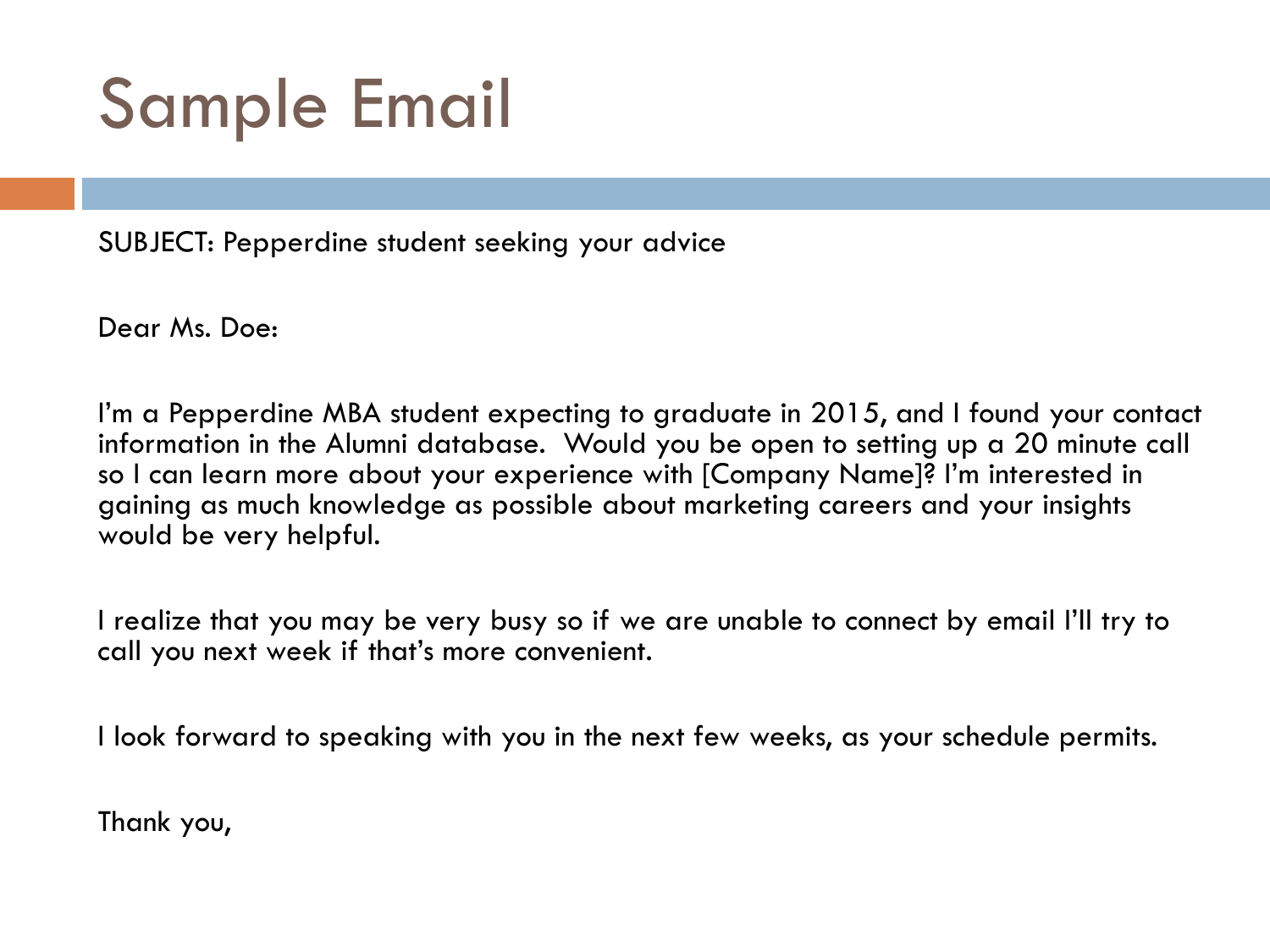# Sample Phone Script

"Hi \_\_\_\_\_\_\_\_, my name is \_\_\_\_\_\_\_, and I am a first year MBA student at Pepperdine University. I am calling you because I'm exploring a career in Finance I hoped you might be able to assist me with some guidance and questions that I have about the industry.

Would you happen to have some time to meet with me in the next week to talk about what you do?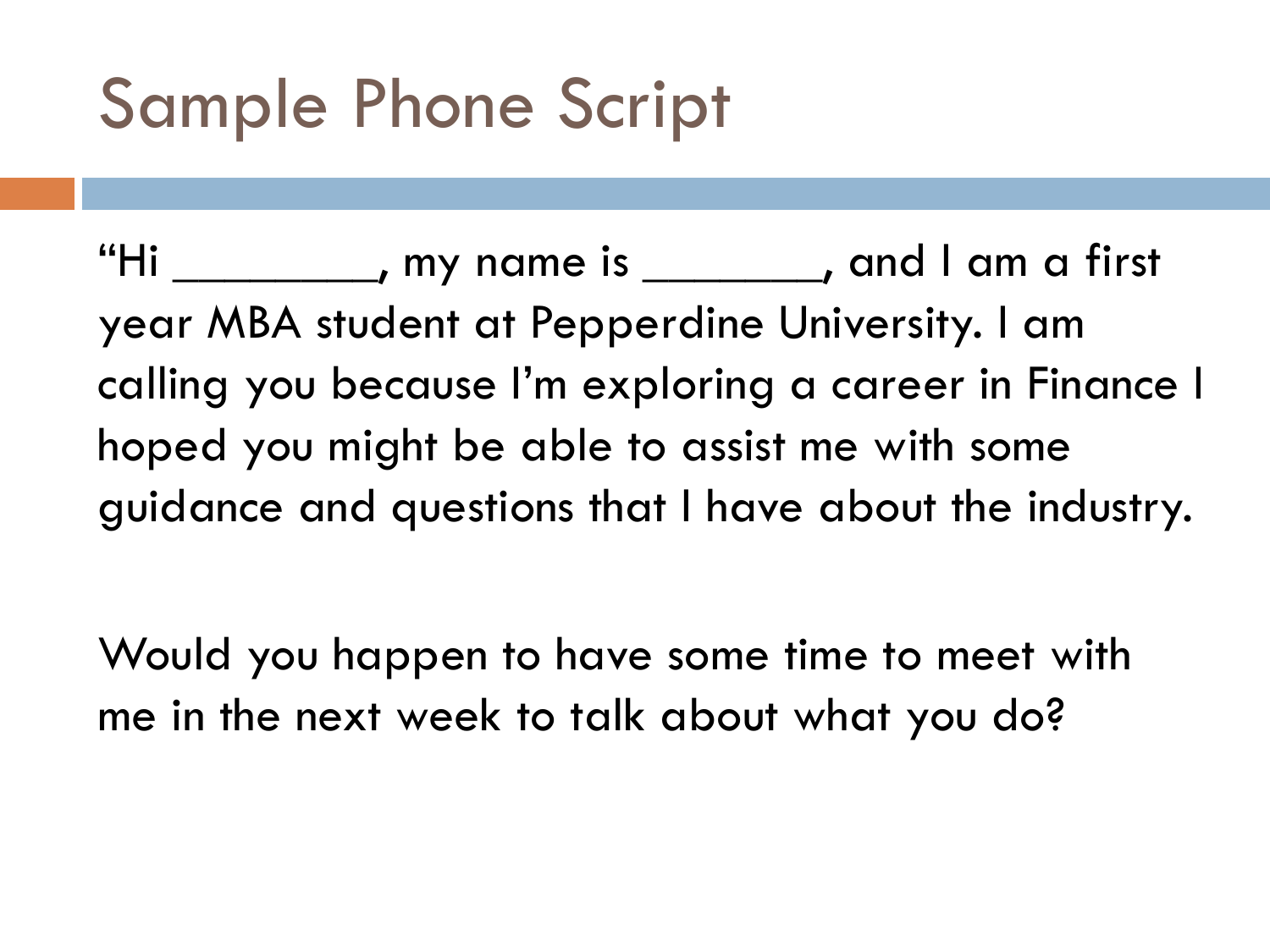# T.I.A.R.A. – Questions to Ask

#### **TIARA**

- $\Box$  Trends
	- **E** What trends are most impacting your field right now?
- $\Box$  Insights
	- What surprises you most about your job?
- $\Box$  Advice
	- What can I do right now to best prepare for a job in this field?
- Resources
	- **E** What resources should I look into next?
- **□ Assignments** 
	- What projects are most common/important in your work?

\* From "The 2-Hour Job Search" by Steve Dalton\*